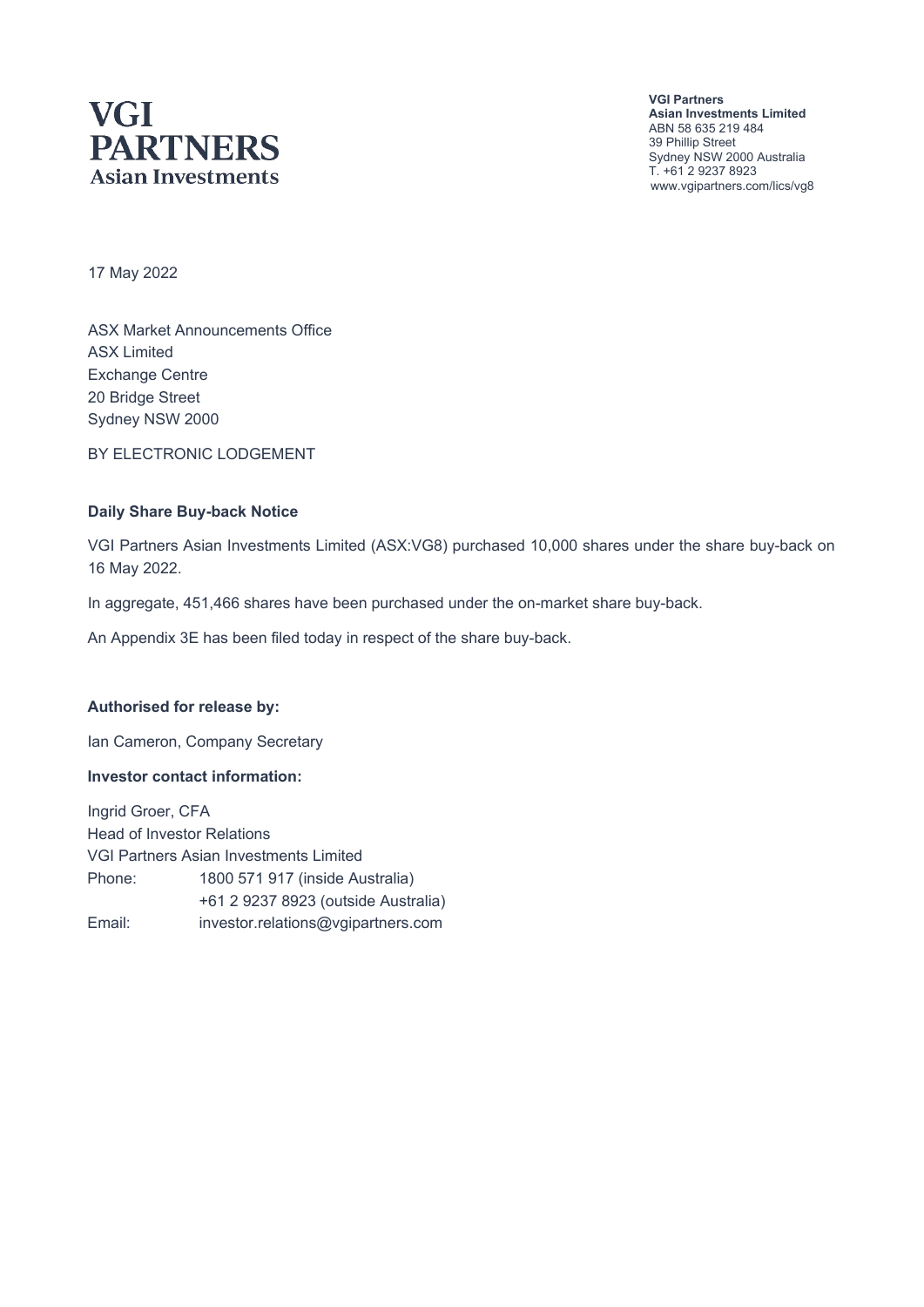*Rule 3.8A*

# **Appendix 3E**

# **Daily share buy-back notice (***except* **minimum holding buy-back and selective buy-back)**

*Information and documents given to ASX become ASX's property and may be made public.* Introduced 1/9/99. Origin: rule 3.6, Appendix 7C. Amended 30/9/2001, 11/01/10

| Name of entity                                | ABN/ARSN       |
|-----------------------------------------------|----------------|
| <b>VGI Partners Asian Investments Limited</b> | 58 635 219 484 |

We (the entity) give ASX the following information.

### **Information about buy-back**

1 Type of buy-back On-market buy-back within 10/12 limit

2 Date Appendix 3C was given to ASX

30 March 2022

## **Total of all shares/units bought back, or in relation to which acceptances have been received, before, and on, previous day**

|                                                                                                                                              | <b>Before previous</b><br>day | Previous day |
|----------------------------------------------------------------------------------------------------------------------------------------------|-------------------------------|--------------|
| Number of shares/units bought<br>back or if buy-back is an equal<br>access scheme, in relation to<br>which acceptances have been<br>received | 441,466                       | 10,000       |
| Total consideration paid<br>or<br>payable for the shares/units                                                                               | \$808,379.02                  | \$18,300.00  |

<sup>+</sup> See chapter 19 for defined terms.